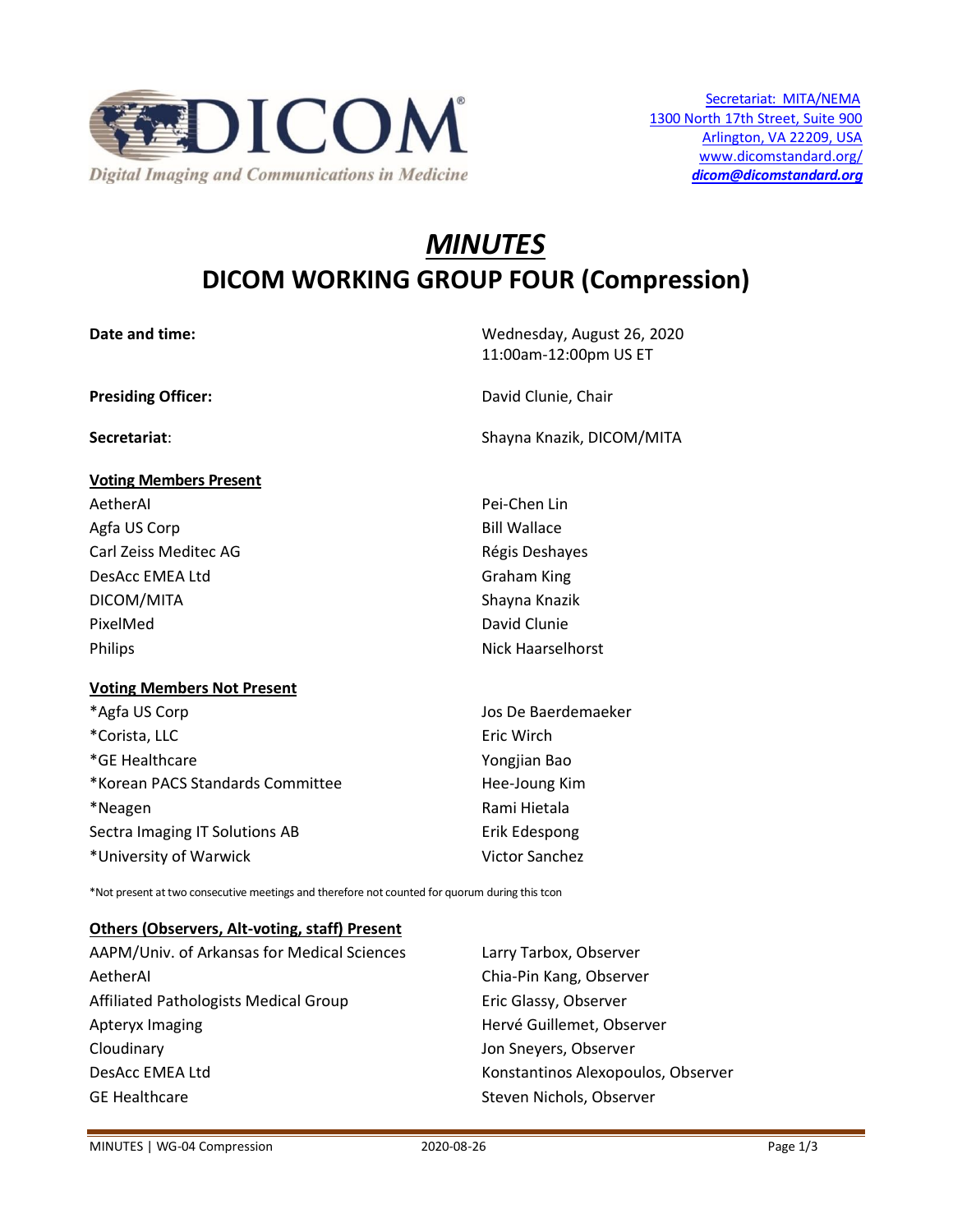Siemens Healthineers Chris O'Donnell, Observer StatRad Chris Hafey, Observer vICTor Works Victor Derks, Observer Vidagos Cheryl Petersilge, Observer

### **1. Administrative**

- Welcome and roll call: the teleconference was called to order and a quorum was present.
- Antitrust and patent rules: NEMA Antitrust and DICOM patent statement were reviewed.
- Agenda review and approval: the agenda was reviewed and approved.
- Approval of minutes from 2020-07-29: the minutes were reviewed and approved.

#### **2. Consider new compression schemes to add to DICOM, especially for:**

- AI (including segmentations, contours and parametric maps)
- enterprise imaging
- digital pathology
- web browser based viewers (performing frame level access and progressive transmission)

#### **3. Specific schemes to consider include:**

- HTJ2K (faster, easier, less effective) esp. in browser viewer progressive role: Chris Hafey offered to put together an overview of HTJ2K pros/cons, particularly web browser issues, on a future call. The group agreed to focus on the problem first and then look for solutions in the next step.
	- o **Action:** Shayna to note this as the main item for the next agenda. Also, send the agenda to WG-26 and WG-27.
- JPEG-XL (now being finalized, open source code available for testing)
	- o Jon provided a brief status update on JPEG-XL and was asked to highlight what can be done in terms of progressive encoding. The group also asked Jon to provide an overview of JPEG-XL compared to JPEG-2K. The strategy of the JPEG-XL team is to have a production-ready open source reference implementation and a single profile to minimize interoperability issues.
- iSyntax (now openly documented)
	- o Nick shared that iSyntax is in the early stages of the standardization process. They will continue to keep WG-04 informed as things progress.
- schemes for single bit compression (for segmentations), G4, JBIG, JBIG2, FLIF
	- o David shared some results from a single bit compression scheme experiment.
- deflate and bzip2 for individual image frames +/- DICOMweb bulkdata components
- bzip2 for entire dataset (à la existing deflate) (e.g., for SR)
	- o After discussion with the group, it was decided that Bill and David will meet offline to discuss how to do this more for part of the dataset, and will try to figure out the use case/users that would have the most use out of that.
- **4. Items from July 29th tcon:** these items were not discussed.
	- Why web browser performance is a problem?
	- Not changing what came off the camera
	- What characteristics of the ultrasound echo would be amenable to the new compression scheme?
	- Would the group like to do testing on quantitative thresholds for performance?
	- Should we add a transfer syntax for PNG (portable network graphics)?